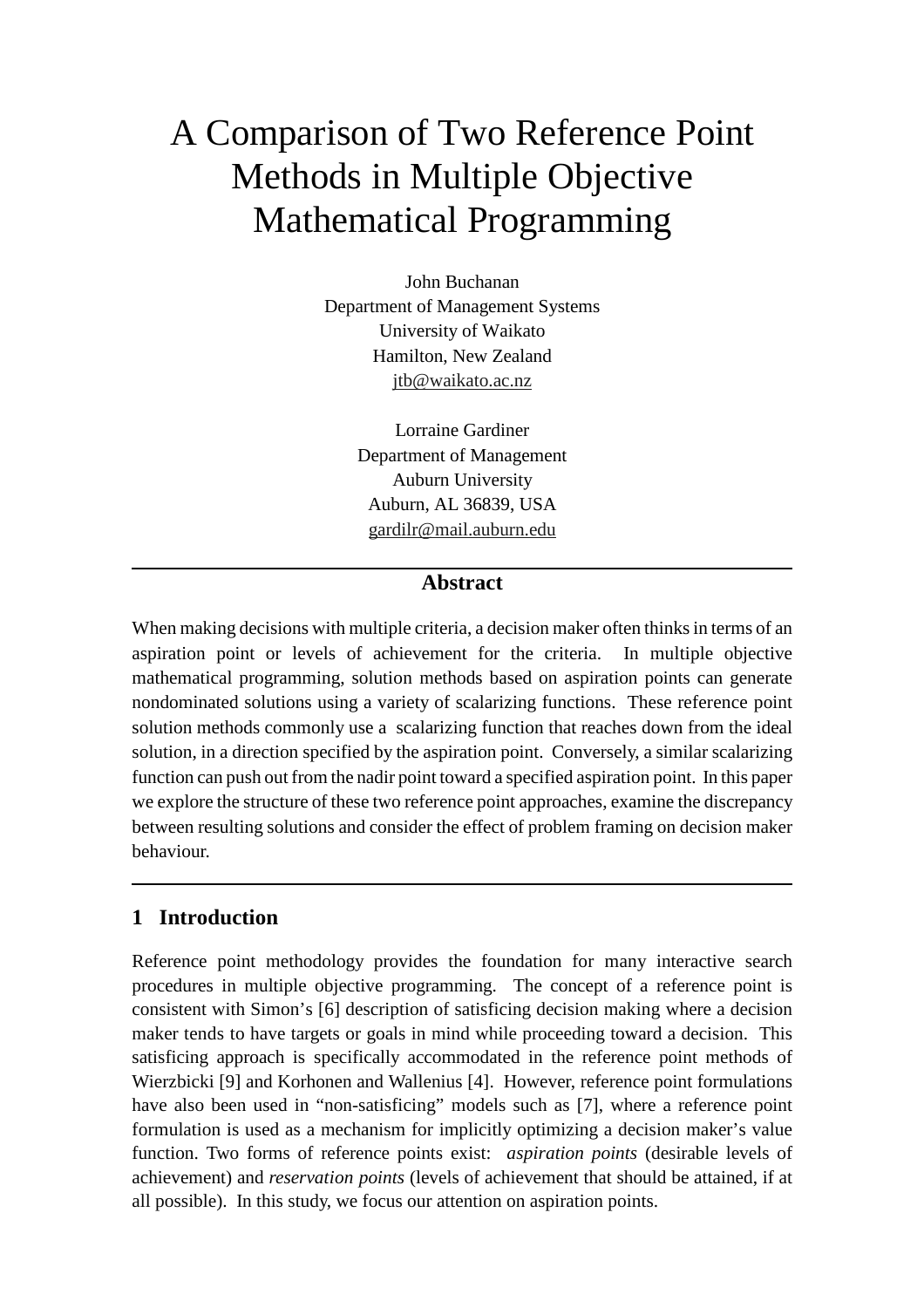Wierzbicki [9] produced seminal research on reference point methods, including an investigation of the characteristics of various achievement functions for allowing the search for attractive nondominated solutions to be controlled by reference points. These achievement functions were designed to have a significant advantage over goal programming byproducing onlynondominated, or Pareto-optimal,solutions. An important class of achievement functions considered in this paper have formulations similar to the weighted Tchebycheff distance metric.

In addition to their desirable structural features, reference point methods have also appeared useful from a methodological or operational perspective. They provide the "shell" for a simple, decision maker controlled solution method that does not require the decision maker to conform to any particular requirements or axioms. The Pareto Race method of Korhonen and Wallenius [4], where a decision maker simply moves over the efficient search in a relatively unstructured search for a most preferred solution, is one such example. Buchanan [2] has proposed an even simpler solution method, also using a Tchebycheff achievement function.

In this paper we compare two formulations, both using Tchebycheff-based achievement functions and aspiration points, but having quite different philosophies. One seeks to "push" out" from an undesirable solution while the other "reaches down" from a desirable but unachievable solution. It is known that these two formulations produce differentsolutions, given *identical* input (that is, the same aspiration point) from a decision maker. We shall investigate the patterns of discrepancy between solutions from these two formulations and show that the resulting solutions can be significantly different, for the same aspiration point.

From a behavioural perspective, the choice of reference point can considerably affect a decision maker's perception of the resulting solution. Proverbs 27:7 states the point succinctly, "*He who is full loathes honey, but to the hungry even what is bitter tastes sweet*." If, for example, the reference point isthe nadir or worstsolution, then any resulting solution is a significant improvement. Conversely, if the reference point is the ideal or best solution, any resulting solution must be worse. Even if these two solutions are the same, comparison with their respective reference points is likely to result in different "values" being placed on them. The two opposing reference points for the formulations (pushing out from an undesirable solution or reaching down from a desirable solution) is similar to the concept of framing, which has been discussed in the behavioural decision making literature. Image Theory, a descriptive decision making model proposed by Beach and Mitchell [1], provides a useful illustration of framing. They suggest that a decision maker has images or schemata which represent, in some way, his view or values. With the Image Theory model, the first stage of any decision is a Compatibility Test where each alternative in turn is assessed to determined its "fit" with the decision maker's images. Usually these images will be, in some sense, ideal. Clearly, the choice of image significantly affects the choice of alternative. More specifically, Tversky and Kahneman [8] show that how a problem is framed (in their example, whether the same problem is stated negatively or positively) significantly affects decision maker choice. With respect to reference points, the pushingout and reaching-down formulations can be viewed as different ways of framing the decision problem, for the same aspiration point. To examine the behavioural effects of this framing, we also present some results of a study on how human decision makers respond to solutions from these two formulations, given the same aspiration point.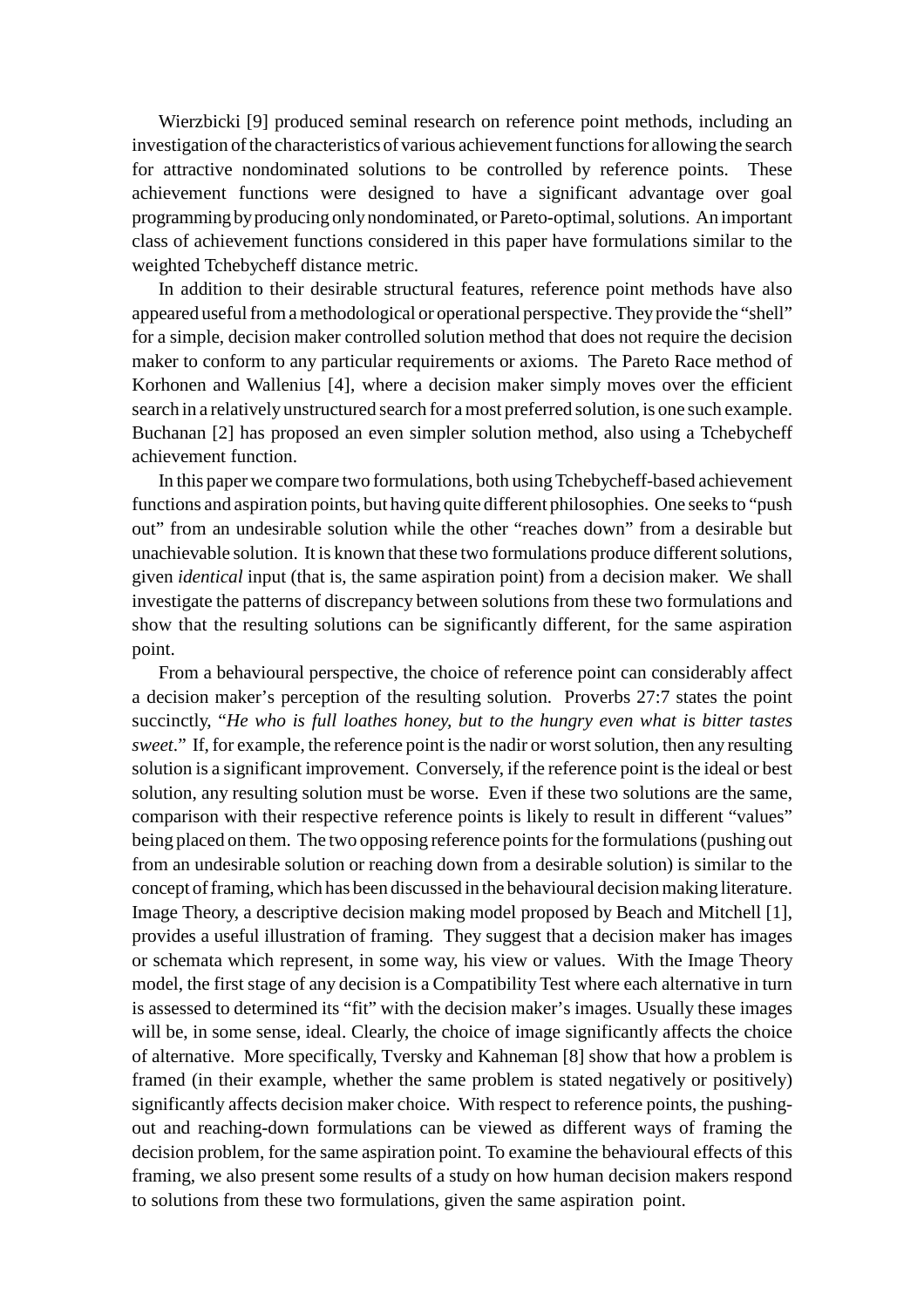#### **2 Terminology and Definitions**

The multiple objective mathematical programming problem can be stated as:

MAX 
$$
F(x) = [f_1(x), f_2(x),..., f_q(x)]
$$
  
s.t.  $x \in X$ 

where  $x$  is an n-dimensional vector of decision variables;  $F$  is a vector-valued function comprising *q* distinct, concave objective functions of  $x$ ;  $X \subset R^n$  is the feasible set of constrained decisions; and  $Z = F(x) \in R^q$  is the image of *X* in objective function or criterion space. We further assume that set *X* comprises *m* constraints of the form,  $X = \{x \in R^n :$  $g_j(x) \leq 0, j = 1, 2,...,m$ . The operator MAX indicates that each objective function is to be maximized over *X*.

The set of *nondominated solutions N* consists of those criterion vectors  $z \in Z$  which are not dominated by another criterion vector in *Z*. A criterion  $z^1$  is said to dominate solution  $z^2$  if

$$
z_k^2 \le z_k^1
$$
 for all  $k = 1, 2, ..., q$   
 $z_j^2 < z_j^1$  for at least one  $j \in \{1, 2, ..., q\}$ 

Two assumptions are made about the preferences of the decision maker. First, preferences are assumed to monotonic; that is, given the MAX operator for each objective, "more is always better than less." Second, a decision maker is presumed to want to consider only non-dominated solutions. Let  $U_k$  and  $M_k$  be the maximum and minimum values of each objective *k* over the non-dominated set *N.*

The vector of  $U_k$  values  $U$  is usually referred to as the *ideal point* while the vector of  $M_k$ values M is often labelled the *nadir point*. The  $U_k$  and  $M_k$  values can be used to rescale the criterion vectorsin order to provide commensurable measurement of all objectives over *N*. The function  $h_k(x)$  maps any criterion vector  $z \in N$  onto the range [0,1]. Using this transformation,  $h(M) = (0, 0, ..., 0)$ , and  $h(U) = (1, 1, ..., 1)$  and  $h_k(x) = (f_k(x) - M_k)/(U_k - M_k)$ . The criterion space is therefore scaled and *N* is contained within a *q*-dimensional unit hypercube anchored at the origin of the nonnegative orthant. The remaining discussion assumes this transformation.

#### **2.1 PU and PM Formulations**

Programs PU and PM are defined as follows. PU uses a Tchebycheff-based achievement function to minimize themaximumweighted deviation fromthe idealsolution *U*. Program PM, on the other hand, seeks to maximize the minimum weighted achievement from the nadir solution *M*. For a given set of weights *w*, the PU and PM formulations are:

PU(**w**) : *Min y*  
s.t. 
$$
y \ge w_k (1 - h_k(x))
$$
,  $w_k \ge 0$ ,  $k = 1, 2, ..., q$   
 $x \in X$ 

PM(**w**) : *Max y*  
s.t. 
$$
y \ge w_k h_k(x)
$$
,  $w_k \ge 0$ ,  $k = 1, 2, ..., q$   
 $x \in X$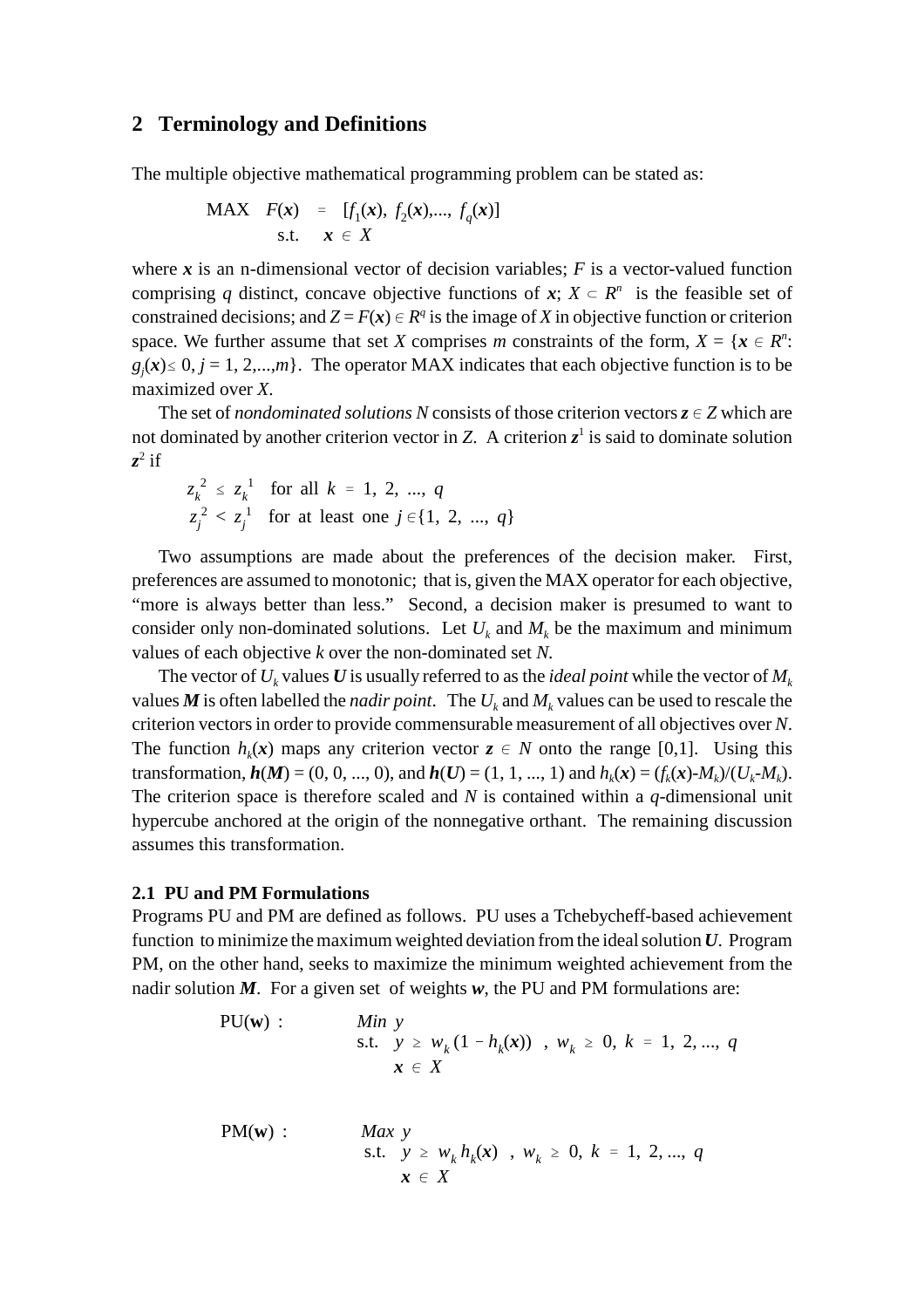The PM formulation has *M* as its reference point while for PU the reference point is *U*. We distinguish between a *reference point* such as either *M* or *U*, which is an integral part of the problem formulation, and an *aspiration point*, which is an input specified by the decision maker.

Figure 1 shows, in two dimensions, the relationships among these different terms. The set of nondominated solutions is the piecewise linear set ABCD.  $a^{\dagger}$  and  $a^2$  are aspiration points. The line segment *AD* is the set of points where  $h_1 + h_2 = 1$ .  $h^{*M1}$  is the PM solution for  $a^1$  while  $h^{*UI}$  is the PU solution for  $a^1$ ; similarly for  $a^2$ . From Figure 1, it can be seen that the discrepancy between PM and PU solutions is a function of the shape of the nondominated set, the location of the aspiration point relative to nondominated set, and the distance of the aspiration point from the line segment  $L = MU$ . Even in the twodimensional case, it is obvious that the discrepancy between  $h^{M}$  and  $h^{*U}$  can be substantial. It is also worth noting that for aspiration points "underneath" N and not on  $L, h^{\text{4U}}$  is closer to the center of *N* than  $h^{M}$ . The reverse is true for aspiration points "above" *N*.



1. Comparing PM and PU in a two-dimensional polyhedral case

The PU formulation seeks a solution such that weighted deviations from the ideal point *U* are equal. In contrast, PM seeks a solution such that the weighted deviations from the nadir point *M* are equal. Both formulations are based on weighted deviations from a reference point. However, since the nadir point is the true zero point, the weighted deviations from this nadir point for PM are equivalent to weighted achievement. Figure 1 shows PM as "pushing out" from *M*, and PU as "reaching down" from *U*.

The relationship between aspiration points and weights is as follows. For a given aspiration point  $\mathbf{a} = (a_1, a_2, ..., a_q)$ , the weights  $\mathbf{w} = (w_1, w_2, ..., w_q)$  are:

PU: 
$$
w_k = \frac{1}{1 - a_k}
$$
,  $k = 1, 2, ..., q$ : PM:  $w_k = \frac{1}{a_k}$ ,  $k = 1, 2, ..., q$ 

These weights can be normalized so that they sum to unity although it is not necessary to do so. In this paper, however, our investigation is undertaken using aspiration points, not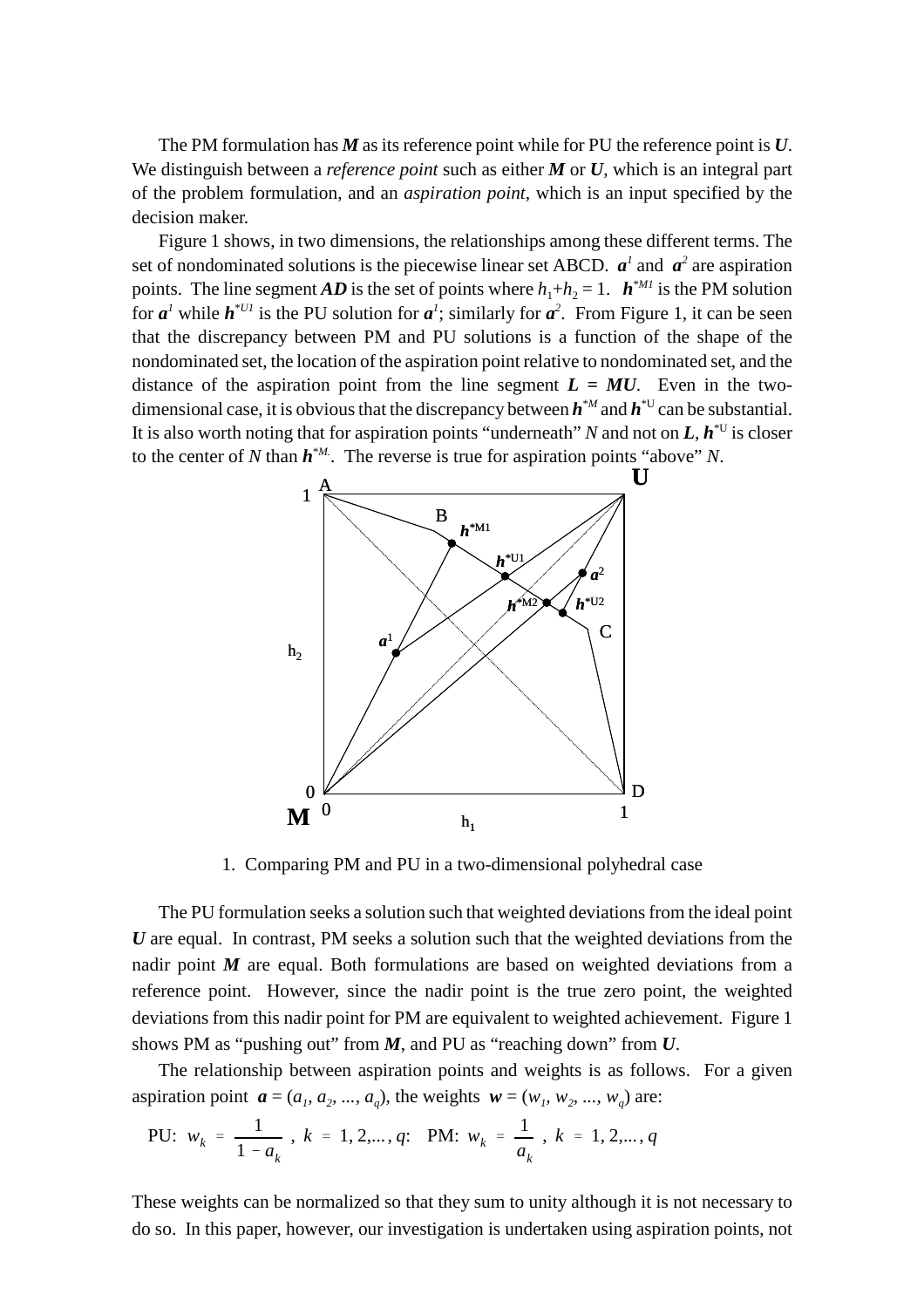weights. The use of aspiration points better reflects the intent of most reference point methodologies. PU seeks to minimize the maximum weighted deviation, but so that the proportional deviations are equal; that is:

$$
\frac{1-h_1^{*U}}{1-a_1} = \frac{1-h_2^{*U}}{1-a_2} = \dots = \frac{1-h_q^{*U}}{1-a_q}, (1-a_k) > 0, k = 1, 2, \dots, q
$$

PM seeks to maximize the minimum weighted achievement so that, if possible, proportional achievements are equal; that is:

$$
\frac{h_1^{*U}}{a_1} = \frac{h_2^{*U}}{a_2} = \dots = \frac{h_q^{*U}}{a_q}, \ a_k > 0, \ k = 1, 2, \dots, q
$$

There is, of course, no guarantee that these equalities will hold. Rather, these equations reflect the *intent* of the different formulations. In almost every case, for a given aspiration point,  $\mathbf{a} = (a_1, a_2, \dots, a_q)$ , PU and PM result in different solutions.

#### **2.2 Aspiration Point Location**

We assume that all aspiration points have been scaled and are contained within the unit hypercube. The location of aspiration point *a* can be described relative to *N*, the set of nondominated solutions*.* First, *a* is either *on N* or not. If not, *a* belongs to one of three mutually exclusive categories: *under N, over N* or *neither.*

For either formulation (PM or PU), if solution *h \** is a *proportional* solution, then the aspiration vector *a* will be either on, over or under *N*. When  $h^{*U}$  and  $h^{*M}$  ( $\neq a$ ) are both *proportional* and *a* is under *N*,  $h^*U$  will be closer to *L* than  $h^*M$ . The reverse holds when *a* is over *N* .

### **3 Analysis of the Hyperspherical Case**

We now apply our analysis of discrepancy to the case where the set of nondominated solutions, *N,* is described by the boundary of the nonnegative section of a unit hypersphere centered at the origin. In two dimensions, this is the intersection of the boundary of a unit circle with the nonnegative quadrant, where the equation for *N* is  $h_1^2 + h_2^2 = 1$ .

This simplification of representing *N* as the boundary of the nonnegative portion of a *q*-dimensional spheroid aids the ensuing analysis without any loss of generality, especially in higher dimensions. A hyperspherical approximation is one (symmetric) limit of a general polyhedral set, as the number of facets tends to infinity. Consequently, the analysis of differences between the two formulations is less affected by the "noise" of the nondominated surface. In addition to being smooth and symmetric, the hyperspherical approximation shares with the unit hypercube the *q* extreme points which individually maximize each objective function over the unit hypersphere. Also, since the discrepancy associated with the hyperspherical approximation tends to be less than in the linear case, it is a conservative estimate of discrepancy.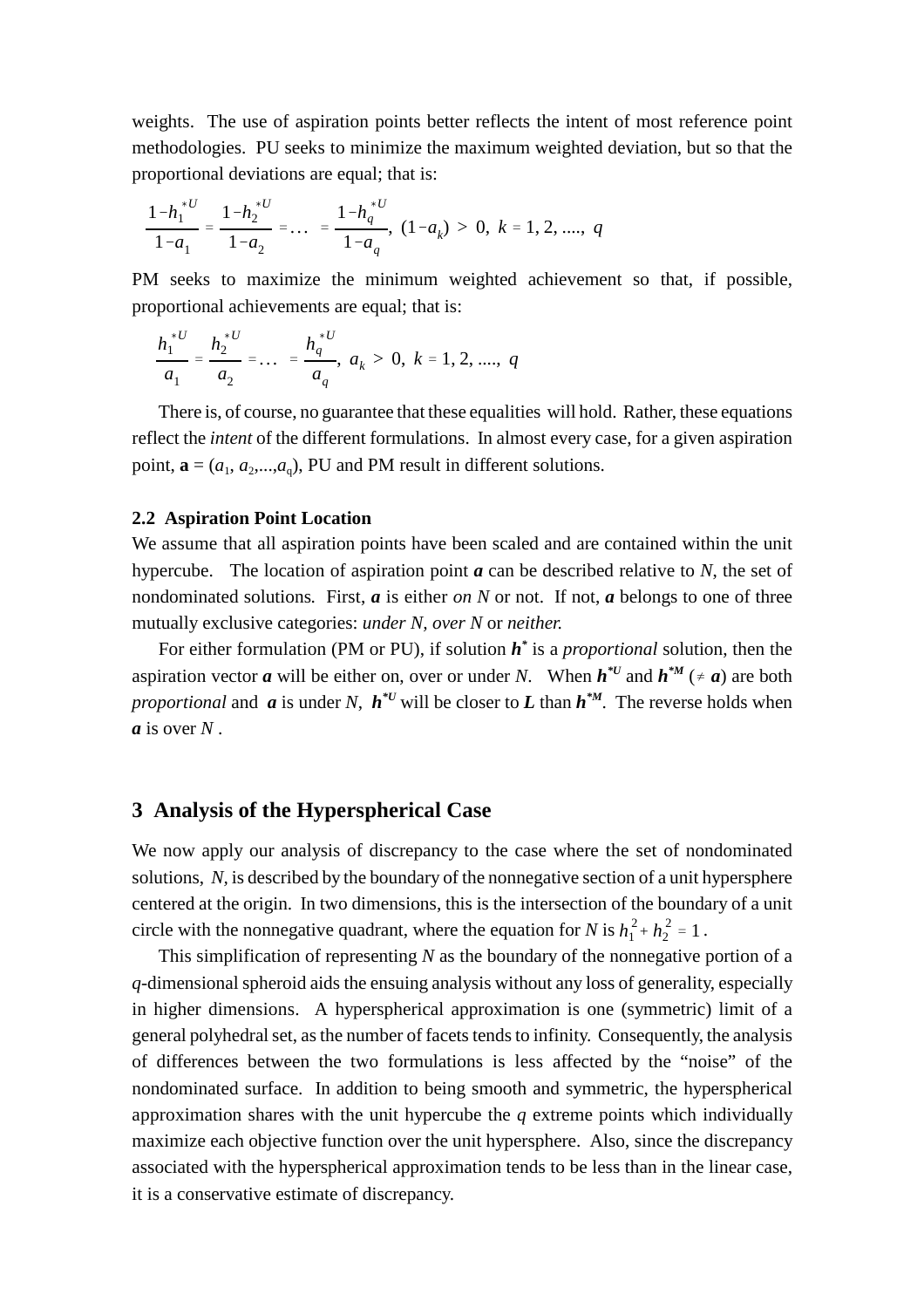

2. Two-dimensional hyperspherical case

We define  $d_h$  as the Euclidean distance between the PM and PU solutions for any given *a* and use it as the measure of discrepancy. In order to explore how the amount of discrepancy depends on the location of *a*, we examine how close *a* is to the line segment  $L = MU$  and characterize the hyperplane containing *a*. We define  $d_{aL}$  as the Euclidean distance of *a* from *L* and let  $c=h_1+h_2+...+h_q$ . Figure 2 illustrates these measures. Note that for  $c \le 1$ , all corresponding aspiration points are on or under *N*. As *c* approaches 0, the aspiration points approach *M*. For  $c \geq 2/\sqrt{2}$ , all corresponding aspiration points are on or over *N*. As *c* approaches 2, the aspiration points approach *U*.

For *a* under *N,* as c increases and *a* is closer to the nondominated set, the discrepancy decreases. Choosing aspiration points very near to the ideal point *U* will result in considerable discrepancy, as also will aspiration points which are near *M*.

Let us put the discrepancy measure in context. The maximum theoretically possible discrepancy in two dimensions, with a hyperspherical *N*, is 0.7654. In this (unlikely) situation, for a given aspiration point, PU would give solution (1,0) while PM would give solution  $(1/\sqrt{2},1/\sqrt{2})$ , or vice versa. Consider a "middle of the road" discrepancy of 0.2. What does this mean? For the case of  $c=1$ ; that is, for all aspiration points on the hyperplane  $h_1 + h_2 = 1$ , the median discrepancy is 0.21, with a mean of 0.19. A discrepancy of 0.2 is quite realistic. An example of a 0.2 discrepancy is shown in Table 3.

| $\boldsymbol{u}_1$ | $u_{2}$ | *U<br>$\mu_1$ | *U<br>$\mathbf{u}$ | $^*M$<br>111 | $^*M$<br>112 |
|--------------------|---------|---------------|--------------------|--------------|--------------|
| 0.310              | 0.690   | 0.583         | 0.813              | 0.410        | 912          |

3. Discrepancy Example where  $d_h=0.2$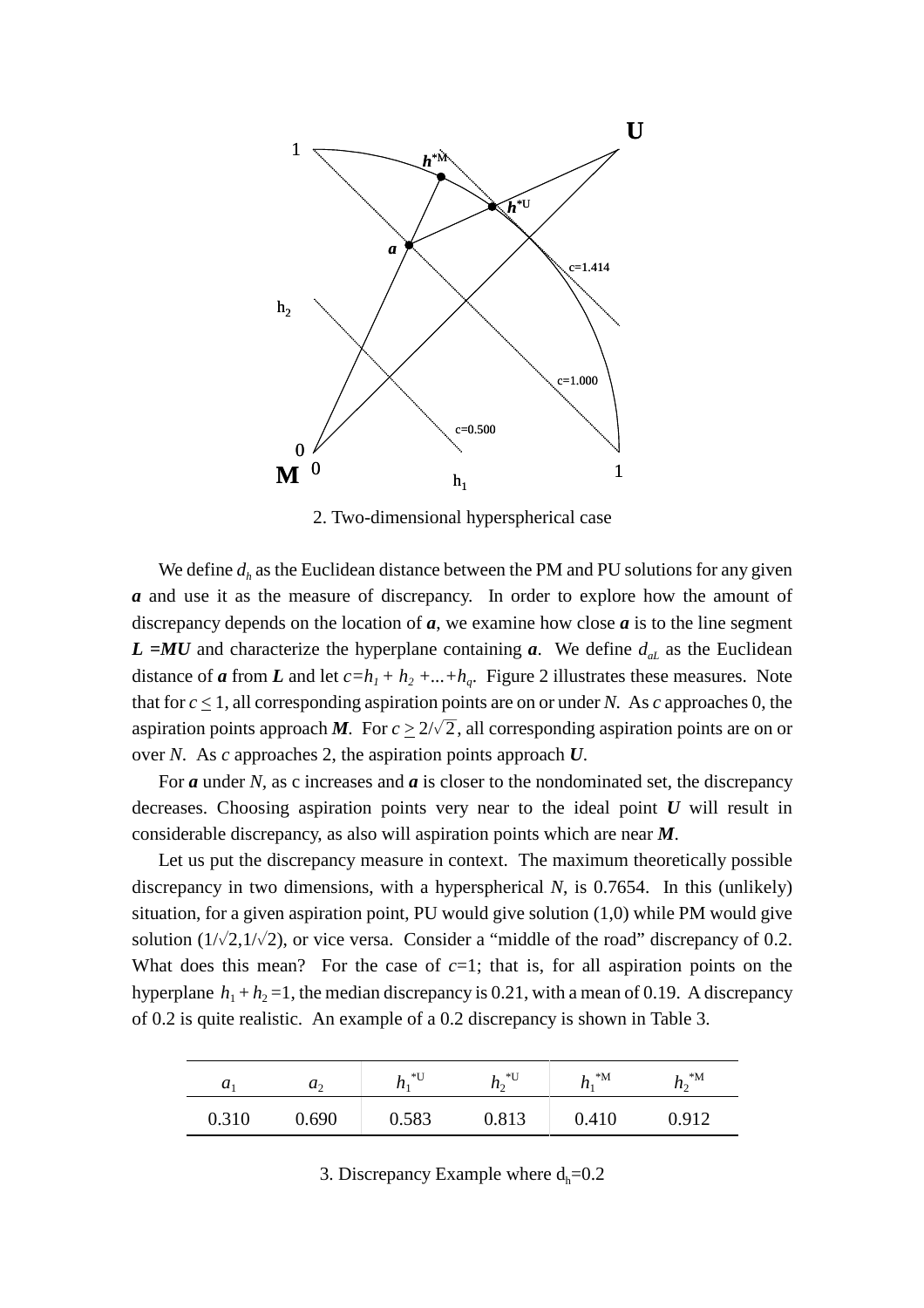Thus, the solution is such that  $h_1^{\text{*U}}$  is 42% larger than  $h_1^{\text{*M}}$  while  $h_2^{\text{*U}}$  is 89% of  $h_2^{\text{*M}}$ . Since the objective value has been normalized over the range [0,1], we have that  $h_1^{\text{*U}}$  is 17.3% further along the range (i.e., 17.3% better achievement) than  $h_1^{M}$ , while  $h_2^{M}$  is 9.9% further along the range than  $h_2^{\text{U}}$ . Clearly, very different solutions result from the same aspiration point - depending entirely on the framing; that is, whether it is deviation from the ideal or achievement from the nadir.

### **3.1 Dispersion of PU and PM solutions in three dimensions**

The behaviour of these two formulations can also be examined from the perspective of dispersion. That is, for a given set of aspiration points, what does the pattern of solutions produced by PU and by PM look like?

To examine this, we consider the three-dimensional case with equally spaced aspiration points within the unit cube. By projecting the unit cube onto the plane, a visual picture of the dispersion patterns for PU and PM can be obtained. Using a 0.05 grid, this represents  $11x11x11=1,331$  aspiration points within the unit cube. Any of these aspiration points is therefore equally likely. Figure 4 shows the resulting dispersion of solutions over the spherical nondominated set for PM and PU. The perspective is that of looking straight down the ray *MU*, from above the ideal point *U*.



4. Two-dimensional projection of PM and PU dispersions respectively

The dispersion of, and by implication the discrepancy between, PU and PM solutions are different. Overall, PM provides a more even pattern of solutions. PU solutions are either toward the centre or to the absolute extremes. Although it cannot be seen from Figure 4, the three extreme point solutions  $(1,0,0)$ ,  $(0,1,0)$  and  $(0,0,1)$  each comprise 100 solutions. For example, under PU there were 100 different aspiration points which all gave the same final solution of (1,0,0). In three dimensions, 52% of the aspiration points are *under N*.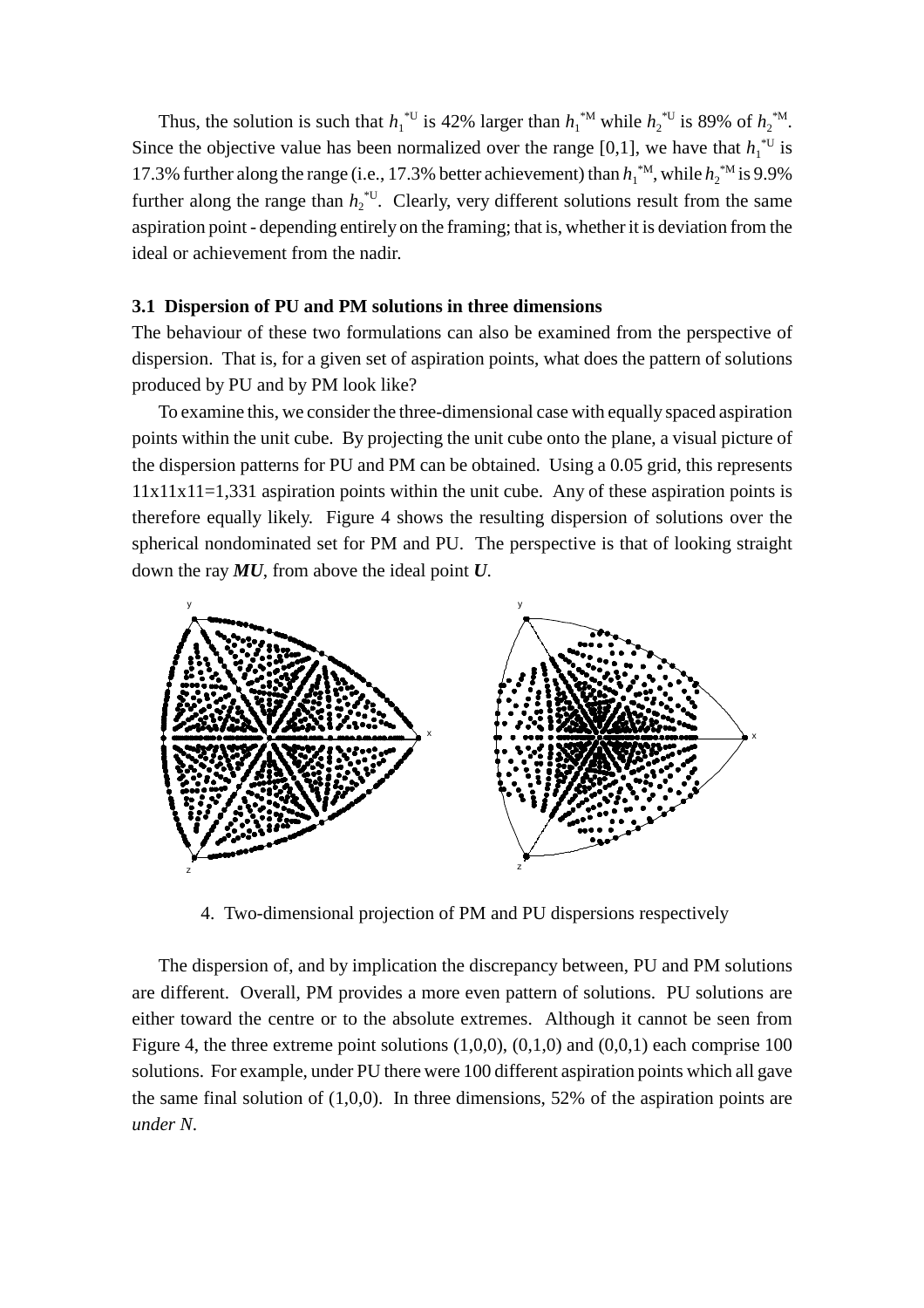# **4 Experiment**

Differences between PM and PU are largely a function of the location of the aspiration point. Clearly, in any practical use of reference point methods, decision makers do not randomly choose aspiration points evenly throughout the unit hypercube. Perhaps in practice with actual aspiration points, these differences are not assignificant? We therefore designed a simple experiment to examine this question and to also see which of the two formulations (PM or PU) decision makers preferred.

A production scheduling decision problem was used for the experiment. This simple problem has been used successfully in other experimental contexts by one of the authors (Corner and Buchanan, [3]). The nondominated set of the three objective production scheduling problem was chosen to be spherical.

A naive solution method, similar to the GUESS method [2], was used to solve the problem whereby the decision maker guesses a solution (the aspiration point) and the method finds a solution using both the PM and PU formulation. The decision maker chooses between the PM and PU solutions (or indicates indifference) and the method proceeds until a satisfactory solution is found. Although it was the goal of the participants to derive a good production schedule, we were only interested in the choice between the PM and PU solutions at each iteration. 58 students participated in the experiment which was treated as a case study and became part of their assessable work for a course; 38 were MBA students at Auburn University, while the remaining 20 were students from the University of Waikato.

The hypothesis was that participants would prefer PM to PU because, we assumed, decision makers are more "achievement-oriented" than "deviation-oriented." Because the production scheduling problemwasformulated with a spherical nondominated set, PM will always produce a proportional solution. This is not the case for PU. We therefore eliminated all iterations where the PU solution was not proportional. The data was further reduced byeliminating allresponses ofindifference. The final data set contained aspiration points which resulted in a proportional PM or PU solution, between which participants expressed a clear preference.

#### **4.1 Results**

Aspiration points were distributed such that almost 75% were *overN.* Thisis notsurprising - participants simply wanted greater achievement than was often feasible. If aspiration points were randomly distributed, then only 48.65% of aspiration points would be *over N*. The distribution of guesses, therefore, is not random  $(p=0.0000)$ . With the raw data (before non-proportional PU solutions and indifference were excluded), 82% of aspiration points were *over N*.

Overall, PM is preferred at 57.0% (p=0.0006). However, this overall preference for PM should be interpreted in the context of the aspiration point. If *a* is *over N*, PM is clearly preferred at  $61.0\%$  (p=0.0000). If *a* is *under N*, PU is preferred at 55.2%, although this is not statistically significant (p=0.2131).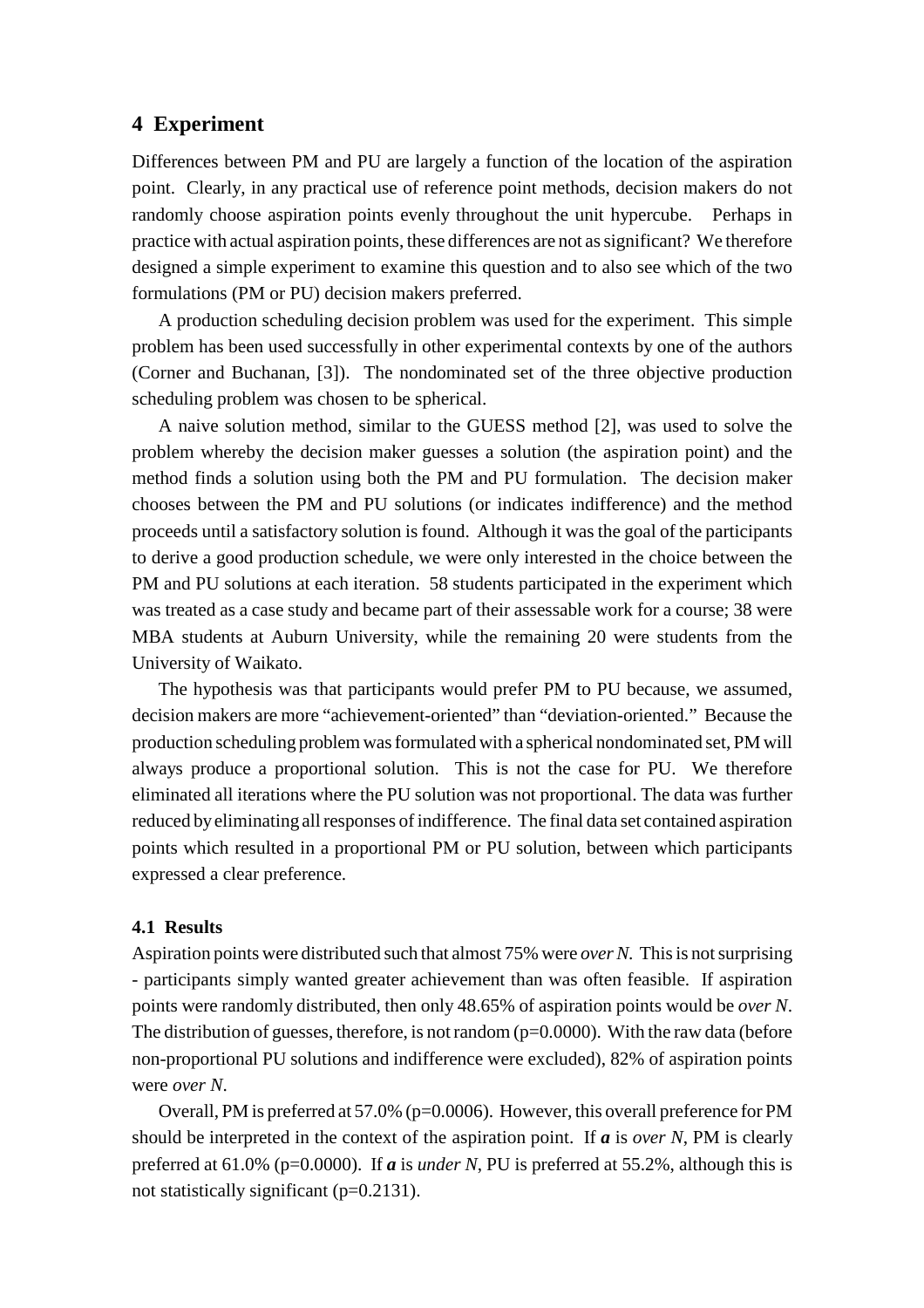|                | <b>Prefer PM Solution</b> |     |       | Prefer PU Solution |     |       | Total  |     |        |
|----------------|---------------------------|-----|-------|--------------------|-----|-------|--------|-----|--------|
|                | 19.3%                     |     |       | 31.5%              |     |       | 24.5%  |     |        |
| <b>a</b> under |                           | 65  |       |                    | 80  |       |        | 145 |        |
|                |                           |     | 44.8% |                    |     | 55.2% |        |     | 100.0% |
|                | 80.7%                     |     |       | 68.5%              |     |       | 75.5%  |     |        |
| a over         |                           | 272 |       |                    | 174 |       |        | 446 |        |
|                |                           |     | 61.0% |                    |     | 39.0% |        |     | 100.0% |
|                | 100.0%                    |     |       | 100.0%             |     |       | 100.0% |     |        |
| Total          |                           | 337 |       |                    | 254 |       |        | 591 |        |
|                |                           |     | 57.0% |                    |     | 43.0% |        |     | 100.0% |

5. Categorization of aspiration points and solution choices

Recall that if the aspiration point is *over N*, then PM is closer to the center than PU; the converse is true for an aspiration point *under N*. The data above suggest that decision makers prefer solutions which are closer to the center, which represent more of a compromise. Certainly the achievement hypothesis, where decision makers are assumed to prefer an achievement-oriented approach, is rejected. Rather the position of the aspiration point (*under N* or *over N*) and the apparent desire of decision makers for "centered" solutions would seem to explain the choice of solution. If this is accepted and given that most aspiration points are *over N*, then PM would be the solution method of choice. However, this should be qualified in two ways. First, if weights are used (i.e., aspiration points on the hyperplane  $h_1+h_2+\ldots+h_q=1$ , then because such aspiration points will always be *under N*, decision makers are likely to prefer PU. Second, if an analyst was seeking to encourage divergence rather than convergence, then PU is a better choice given that most aspiration points are *over N.*

# **5 Conclusion**

The motivation for this paper came from an examination of reference point solution methods. Specifically, what is the effect of the choice of reference point? We limited our study to a simple Tchebycheff reference point formulation and considered both the ideal and nadir reference points. It has been shown that these two formulations (PU - reaching down and PM - pushing up) typically give different solutions for the same aspiration point. The choice of reference point influences the structure of the interactive solution model and may, perhaps, influence the behaviour of a decision maker.

The two formulations have different philosophies. PU seeks to minimize the maximum deviation; i.e., to make all weighted deviations equal, if possible. PM seeks to maximize the minimum achievement; i.e., to make all weighted achievements equal, if possible. We asked whether decision makers may be more comfortable with achievement, rather than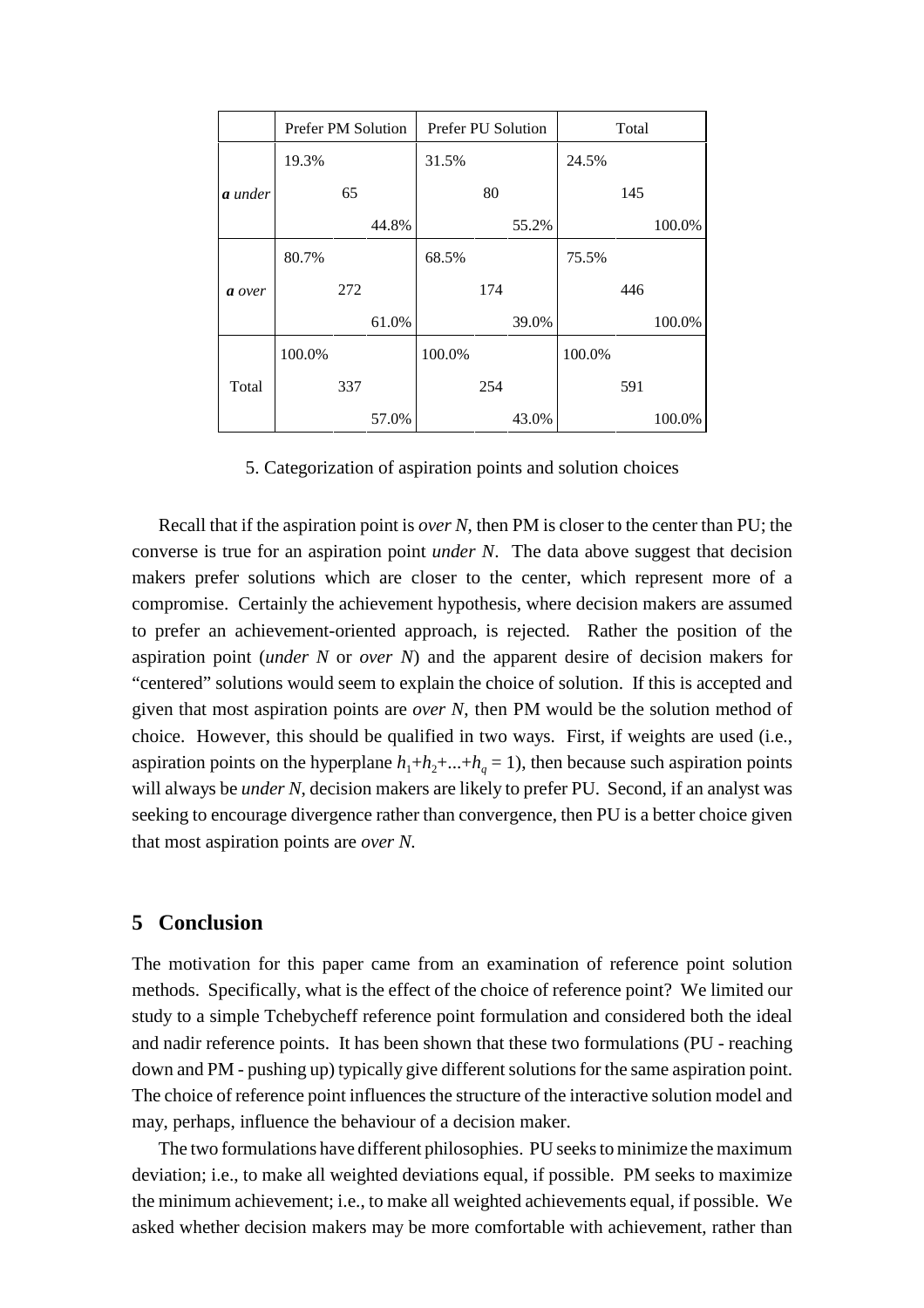deviation, oriented solution methods. In practice, the two formulations behave differently and their respective usefulness is contingent on what one is trying to achieve. If, for example, the aim is to generate a wider range of possible solutions then PU, with its typically greater dispersion, may be more appropriate.

The study shows that different solutions result from the same aspiration point, and that this difference can be significant. The magnitude of this difference depends on the location of the aspiration point and the shape of the nondominated surface. Particularly, if aspiration points are located near the nadir or ideal reference points *and* they are somewhat away from the center, then the two solutions are often considerably different.

A classification of aspiration points was developed as *under N*, *over N* or *neither*. In general, if an aspiration point is *under N* then the PU solution will be closer to the centre than the PM solution. Conversely, if the aspiration point is *over N* then the PM solution will be closer to the centre than the PU solution. This result enables us to comment further. The congruence between the aspiration point and the resulting solution is also an important consideration, at least in an interactive reference point solution method. Thus, if the aspiration point is *over N* and near to the ideal point, and PU is used, there will be considerable difference between the aspiration point and the resulting solution. This difference will also occur when PM is used, if the aspiration point is *under N* and near the nadir point. Evidence from this experiment and other experiences with the reference point methods suggests that aspiration points will usually be close to the ideal point; decisions makers typically want more than they can get. This suggests that if some congruence is desired so that the resulting solution is somewhat similar to the aspiration point, then PM should be used.

The experiment showed that there is evidence of preference for one type of solution; however, this is not simply a preference for the results of one formulation over another. The preference appears, rather, to be related to the centrality of the resulting solution, suggesting that decision makers tend to seek compromise solutions, when given the opportunity. There appears to a tendency toward compromising among the objectives. Practically speaking, then, what should an analyst do? Recommend a method that will give a centralising tendency (assuming most aspiration points are *over N* and close to the ideal point) and thereby support a decision maker in this direction? Or should the analyst recommend a method which counteracts this tendency of decision maker toward compromise in the hope that new and better solutions will be found?

Both methods have their advantages. Therefore we should make use of both methods; we should encourage decision makers, as Russo and Schoemaker [5] suggest, to use more than one frame of reference. The value comes not from choosing the "best" or most appropriate frame of reference, but from considering more than one perspective or frame. This paper has shown how these two different formulations (same scalarizing function but with different reference points) behave. They behave differently and both can be useful. It does not appear that the structure of the method significantly affects decision maker behaviour. It does not appear that decision makers are necessarily oriented toward either an achievement or a deviation focus.